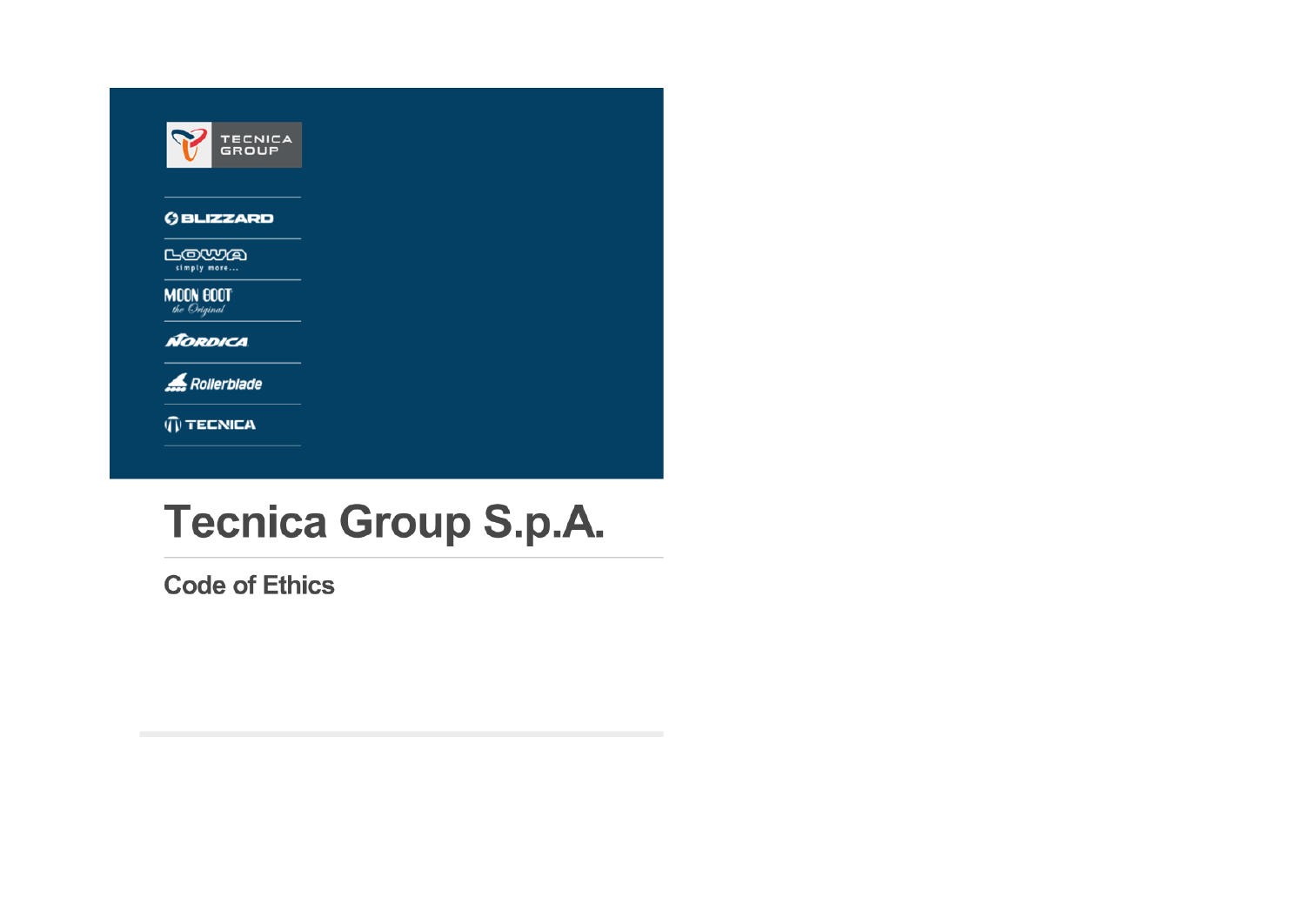# **INDEX**

## **1. Preamble**

- 1.1 Introduction
- 1.2 Recipient Subjects
- 1.3 Principles of the Code of Ethics
- 1.4 The structure of the Code of Ethics

# **2. Ethical principles**

- 2.1 Principle of legality
- 2.2 Correctness and responsibility
- 2.3 Integrity and transparency
- 2.4 Confidentiality
- 2.5 Conflicts of Interest
- 2.6 Sustainability
- 2.7 Rejection of all forms of terrorism, subversion and criminal activity
- 2.8 Product safety
- 2.9 Separation of roles and powers
- 2.10 Competition

## **3. Specific rules of behaviour**

- 3.1 Rules of behaviour relating to the Recipients
- 3.1.1 Appreciation of human resources
- 3.1.2 A positive working environment
- 3.1.3 Employment relationships
- 3.1.4 Obligations for conduct
- 3.1.5 Handouts and benefits
- 3.1.6. Handling of information
- 3.1.7. Non-compete obligation
- 3.2 Rules of behaviour relating to the Suppliers
- 3.3 Rules of behaviour relating to the Customers
- 3.4 Rules of behaviour relating to the Consumers
- 3.5 Rules of behaviour in relationships with the Public Administration
- 3.5.1 Legality, correctness and transparency in the relationship with the Public Administration
- 3.5.2 Handouts and benefits
- 3.5.3 Financing, contributions and subsidies
- 3.6 Other interlocutors
- 3.6.1 Market and competition
- 3.6.2 Political and trade union organisations
- 3.6.3 Information bodies
- 3.7 Health and safety in the workplace
- 3.8 Environmental protection
- 3.9 Rules of behaviour for safeguarding industry, commerce and copyrights
- 3.10 Rules of behaviour relating to data processing and the use of IT and telecommunications tools
- 3.10.1 Processing of data and information
- 3.10.2 Use of IT resources
- 3.11 Rules of behaviour regarding Financial Statements, Ledgers and Company Records
- 3.11.1 Ledgers and Company Records
- 3.11.2 Transparency in accounting
- 3.11.3 Corruption among private individuals
- 3.11.4 Correctness of operations
- 3.12 Rules of behaviour regarding money-laundering
- 3.13 Rules of behaviour regarding offences against the individual personality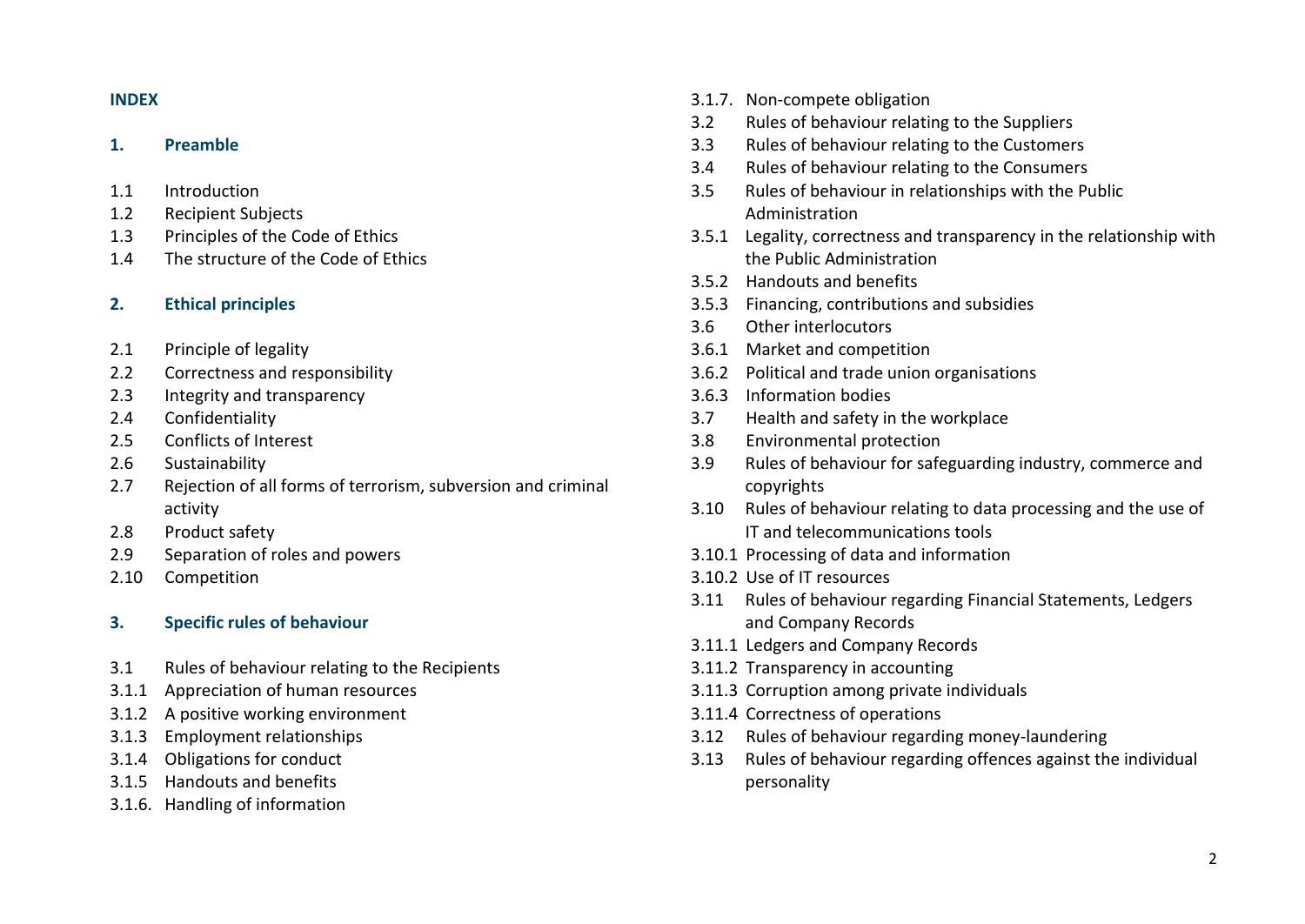# **4. Methods of application, monitoring and penalties**

- 4.1 Communication and training
- 4.2 Application and monitoring
- 4.3 Reporting breaches (Whistleblowing)
- 4.4 Penalties
- 4.5 Breaches of the Code of Ethics

# **5. Final provisions**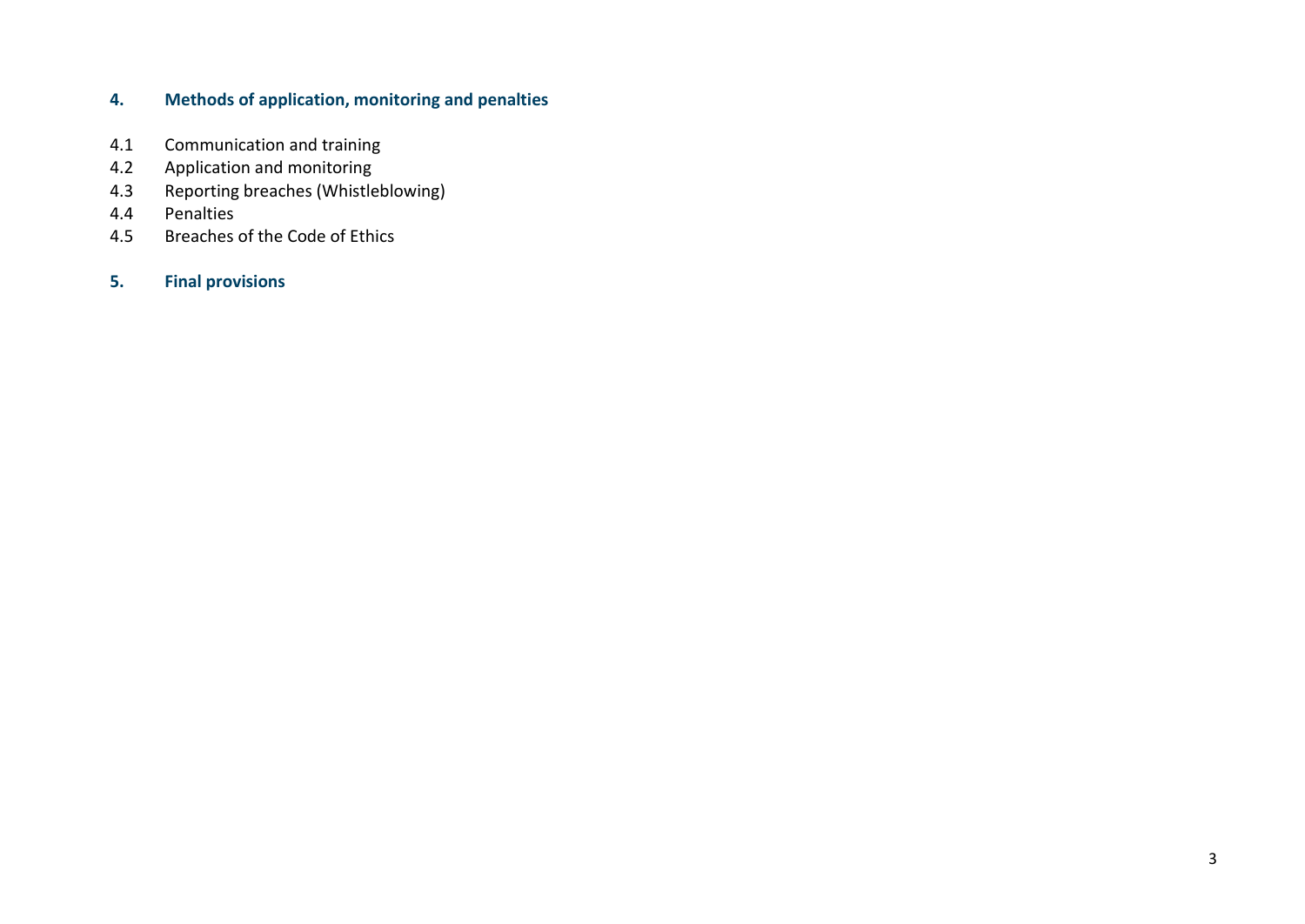# **1. PREAMBLE**

## **1.1. Introduction**

**Tecnica Group has always operated with integrity not only with regard to the legislation and regulations in force, but also to the moral values which are considered undeniable by anyone who wishes to act, always and in any case, with integrity, correctly, in good faith and with transparency.**

**Operating with integrity means acting appropriately, while observing the legislation and regulations in force and the rules laid down with the company policies and procedures and with this Code of Ethics.**

**From this point of view, Tecnica Group wishes to adhere to the principles under the Italian Legislative . Decree no. 231/2001 and its subsequent amendments and supplements, by implementing the Model of organisation, management and control, which is best expressed in the Code of Ethics, an integral part of the Model.**

**The Code of Ethics aims to clearly define the set of principles and values that Tecnica Group shares and embodies and the consequent behaviour expected from its administrators, employees, associates and, more generally, by anyone who operates on behalf of or in the name of Tecnica Group.**

## **1.2. Recipient Subjects**

**The Recipient subjects of the Code of Ethics are the corporate bodies and their components, the executives, all the employees of Tecnica Group and anyone who, directly or indirectly, regularly or temporarily enters into contact or relationships with them, or who operates to pursue its aims. The Recipient subjects also include the subsidiary companies of Tecnica Group.**

**The Recipients must properly inform third parties about the duties imposed by the Code, require their observance and take appropriate measures in case of non-compliance.** 

# **1.3. Principles of the Code of Ethics**

**The main aim of Tecnica Group is to maintain the excellence standards in its sector; Tecnica Group strives for constant improvement, in order to progressively develop its activities and increase its visibility and presence in the national and international areas, while it aims to reconcile its search for market competitiveness in compliance with the rules of competition and to foster, from the point of view of social responsibility and environmental protection, correct and effective use of resources.**

**Tecnica Group believes that ethics in business activities is a fundamentally important approach for the good operation and credibility of a company, towards its shareholders, customers and suppliers and, more generally, towards the whole economic and social context it is part of.** 

## **1.4. The structure of the Code of Ethics**

**This Code of Ethics consists of:**

- **the values and the general principles used as a reference in the relations and activities of Tecnica Group;**
- **the criteria for conduct, which specifically provide the guidelines and the rules which Tecnica Group and its Recipients are obliged to comply with in order to observe the values and the general principles and to avoid the risk of unethical behaviour;**
- **the methods of implementation, which describe the monitoring system designed to ensure observance of the**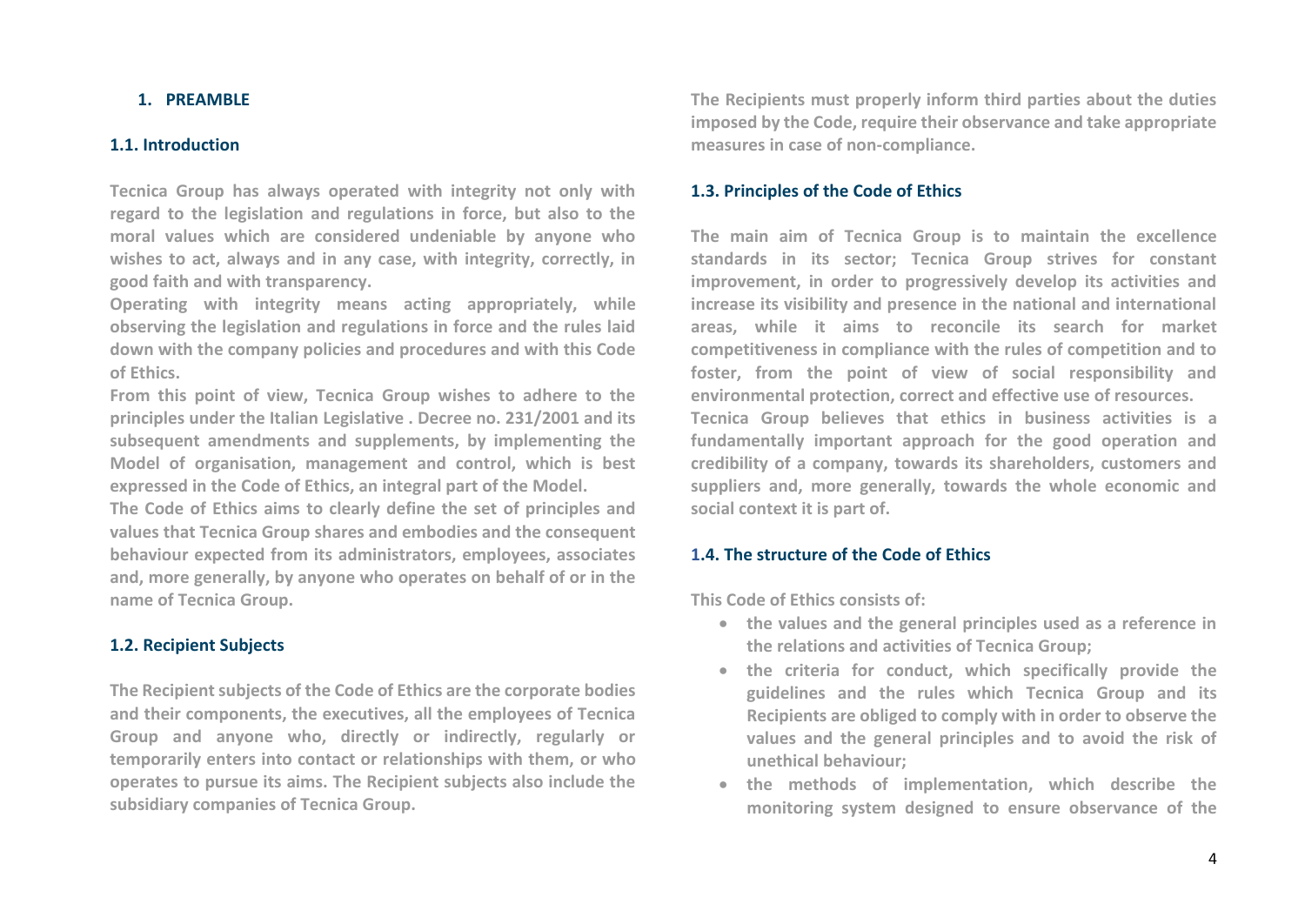**Code of Ethics and its improvement.**

# **2. ETHICAL PRINCIPLES**

# **2.1. Principle of legality**

**Every Recipient of the Code of Ethics is subject to the essential principle of observance of legislation and regulations in force, whether national or international, of the national collective labour agreements (CCNL), of the Statute, of the internal regulations and of the Code of Ethics.**

**Tecnica Group ensures an adequate programme of training and awareness on observance of legislation and regulations and on the Code of Ethics itself.**

**Tecnica Group and its employees have implemented certain company values representing an applied model of the Code of Ethics (Integrity, Responsibility, Speed and Flexibility, Reliability and Team Spirit) and these supplement the principles of the Code of Ethics itself.** 

# **2.2. Correctness and responsibility**

**Pursuing the interests of Tecnica Group can never justify a conduct contrary to the principles of correctness and responsibility.**

**The actions, operations and behaviour of anyone who operates within or on behalf of Tecnica Group must aspire, from a formal and substantial point of view, to legitimacy, safeguarding Tecnica Group and to correctness and responsibility.** 

**In every relationship, either internal or external, the Recipients must behave with responsibility and must not pursue personal ends or company interests in breach of the legal regulations or of the Code of Ethics.**

**Responsibility also means:**

- **speed and flexibility, in other words the ability to react promptly to changes and to find the most appropriate solutions to requirements;**
- **reliability, in other words keeping to time and high quality standards;**
- **sense of belonging, in the belief that the best results are achieved by working together, believing in team work, mutual respect and in collaboration.**

# **2.3. Integrity and transparency**

**In full compliance with the principle of good faith, the Recipients of the Code of Ethics operate with integrity and impartiality when performing their own activities and undertake to guarantee the principle of independent judgement and the absence of any commercial or financial interest that may lead to partial behaviour, favouritism or unfair treatment.**

**Any form of discrimination based on the age, racial and ethnic origins, nationality, political opinions, religious beliefs, gender or the state of health of the interlocutors is forbidden in relations with all counterparts.**

**According to Tecnica Group, truthfulness, completeness and accuracy of information provided, both internally and externally, are essential in the company life.** 

# **2.4. Confidentiality**

**In compliance with legal requirements, every Recipient guarantees the confidentiality of the information in their possession, also after termination of the relationship, in accordance with the regulations in force regarding privacy and security of data.**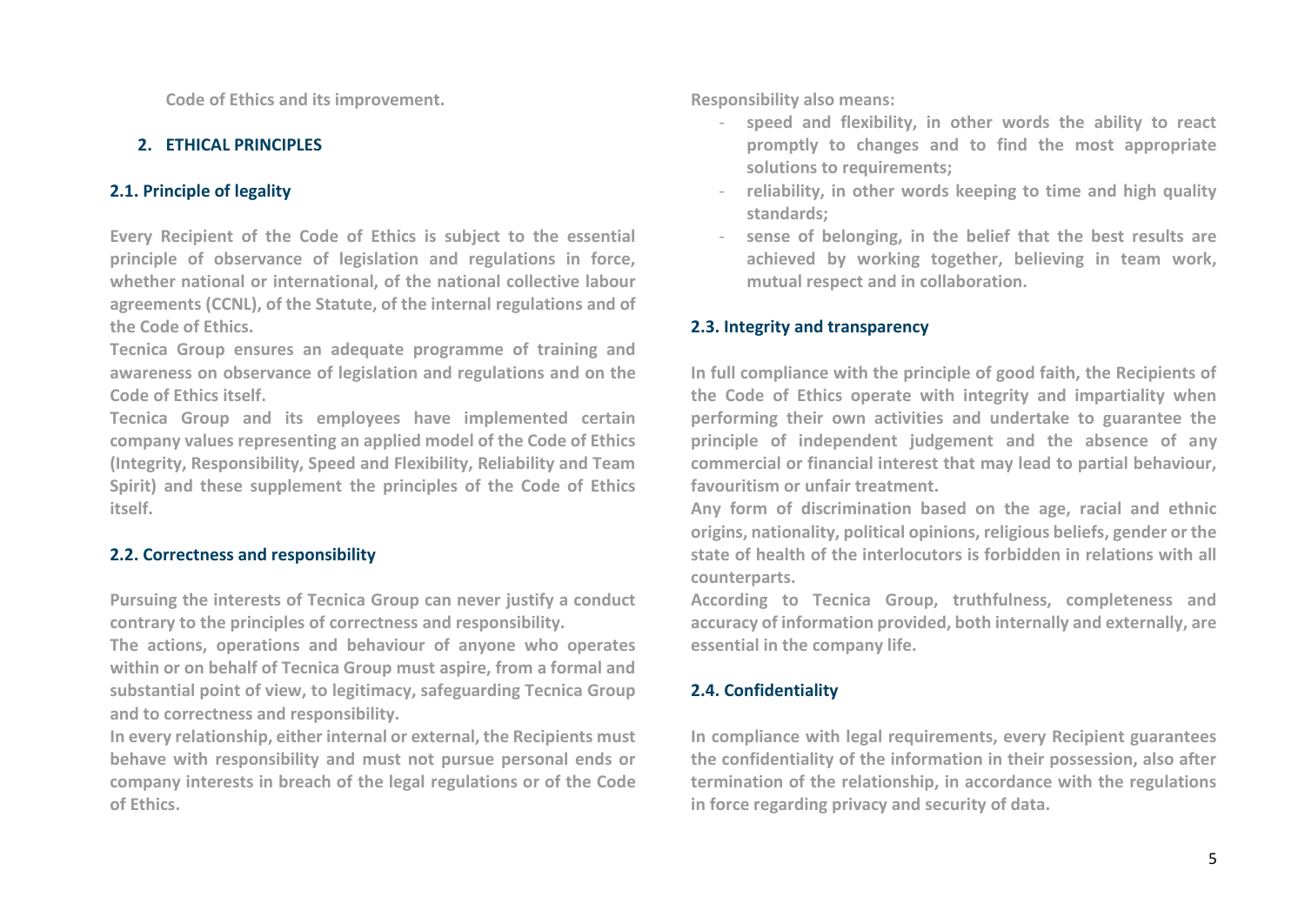**The Recipients are not permitted to use confidential information for purposes unconnected with the performance of their professional activity.** 

**In particular, the information, data and knowledge acquired, processed and managed by the Recipients in performing their activities must remain strictly confidential and suitably protected and may not be used, passed on or disclosed, either internally or externally to Tecnica Group, unless in accordance with the regulations in force and with company procedures.**

## **2.5. Conflicts of Interest**

**The Recipients of the Code of Ethics must avoid any situations and activities which may give rise to a conflict of interest between their personal financial activities and the duties carried out inside the structure they belong to.** 

## **2.6. Sustainability**

**Tecnica Group is aware of the impact that its activities may have on the general collective welfare. Tecnica Group undertakes to operate whilst trying to maintain constant balance between economic development, social welfare, care for the environment and prevention of risks.**

**Tecnica Group, in particular, places the utmost importance on issues related with safety and environment: management of all the company activities takes into account the safety and health of the worker as well as protection of the environment.**

**The environment is a prime asset of the community, which Tecnica Group wishes to help to safeguard. For this purpose it plans its activities while trying to balance economic demands with those of the environment and observes the applicable legal and regulatory**  **requirements, providing the utmost cooperation with the public Authorities responsible for inspecting, monitoring and protecting the environment.** 

# **2.7. Rejection of all forms of terrorism, subversion and criminal activity**

**Tecnica Group rejects all forms of terrorism, activity aimed at subverting democratic order or of any criminal conduct. It therefore implements all appropriate measures for preventing the danger of involvement in acts of terrorism, in subversive activities or of organised crime.**

**For this purpose, Tecnica Group undertakes not to enter into any relationship of a working or commercial nature with subjects, whether they may be natural or legal persons, who are involved in terrorist affairs, in activities of subversion of the democratic order or of organised crime, nor to finance or promote any such activity.**

## **2.8 Product safety**

**Tecnica Group pursues its own mission by offering quality products while observing all the binding regulations and putting into effect all the necessary checks to guarantee the safety of the products for its consumers.**

#### **2.9 Separation of roles and powers**

**Tecnica Group has developed an organisational system based on the principle of separation of roles and powers, so that no-one may independently manage a whole process. The operational methods are described in the company procedures.**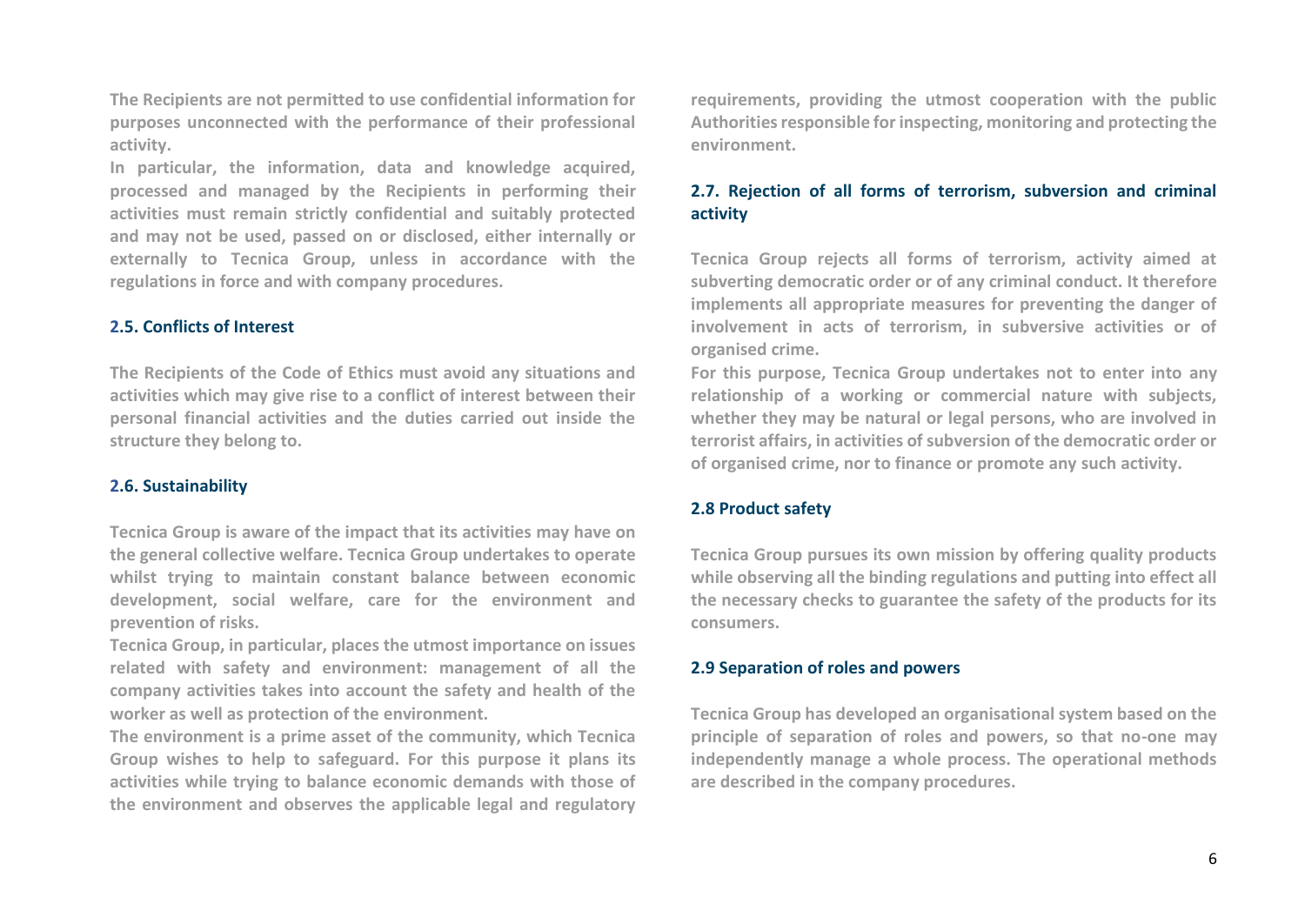#### **2.10 Competition**

**Tecnica Group considers competition as a value and operates on the market in accordance with the principle of fair competition.**

## **3. SPECIFIC RULES OF BEHAVIOUR**

#### **3.1. Rules of behaviour relating to the Recipients**

## *3.1.1. Appreciation of human resources*

**Tecnica Group acknowledges that human resources constitute a fundamentally important factor for its development. The management of human resources is based on respect for personality and professional capability of each of them.**

**Tecnica Group offers equal opportunities to all the Recipients, on the basis of their professional qualifications and the individual capability of each of them, without any discrimination of age, religion, ethnic or geographical origins, sexual, political or trade union orientation, thereby avoiding any form of favouritism or patronage.**

## *3.1.2. A positive working environment*

**Tecnica Group aims to maintain and promote a positive working environment, inspired by safeguarding the freedom, dignity and inviolability of the human person, as well as principles of correctness in interpersonal relationships, enabling all Recipients to carry out their working activity to the best of their ability.**

**The working environment is set up on mutual collaboration and so as to encourage the sense of belonging, with respect for the personality of each individual, without prejudice, intimidations or illicit conditioning; any kind of abuse of authority in managing hierarchical relationships is forbidden.**

## *3.1.3. Employment relationships*

**At the time of starting employment, the workers are provided with full information regarding their tasks and activities to carry out, on contractual and pay aspects, on regulations concerning the field of activity, on behaviour for correct management of risks involved in the company operations and affecting staff health and safety, as well as on this Code of Ethics and organisational Model.** 

**The use of irregular labour is not permitted in any form, neither by Tecnica Group nor its subsidiary companies, suppliers and associates.**

## *3.1.4. Obligations for conduct*

**All the Recipients undertake to act loyally, in order to fulfil their obligations assumed under the contract of employment and by the provisions of this Code of Ethics, while ensuring the services required by them and honouring commitments made.**

**The Recipients undertake to operate in accordance with the highest quality and safety standards, while remaining correct and transparent in their conduct in the performance of their functions, in compliance with the regulations laid down in this Code of Ethics and organisational Model, as well as complying with the company procedures and the operational instructions implemented by Tecnica Group.**

#### *3.1.5. Handouts and benefits*

**The Recipients are not permitted to accept handouts, gifts and the like, unless they are directly attributable to normal relationships of courtesy and as long as they are of modest value. If a Recipient should receive offers of benefits from a supplier, they must immediately report this to their superior.**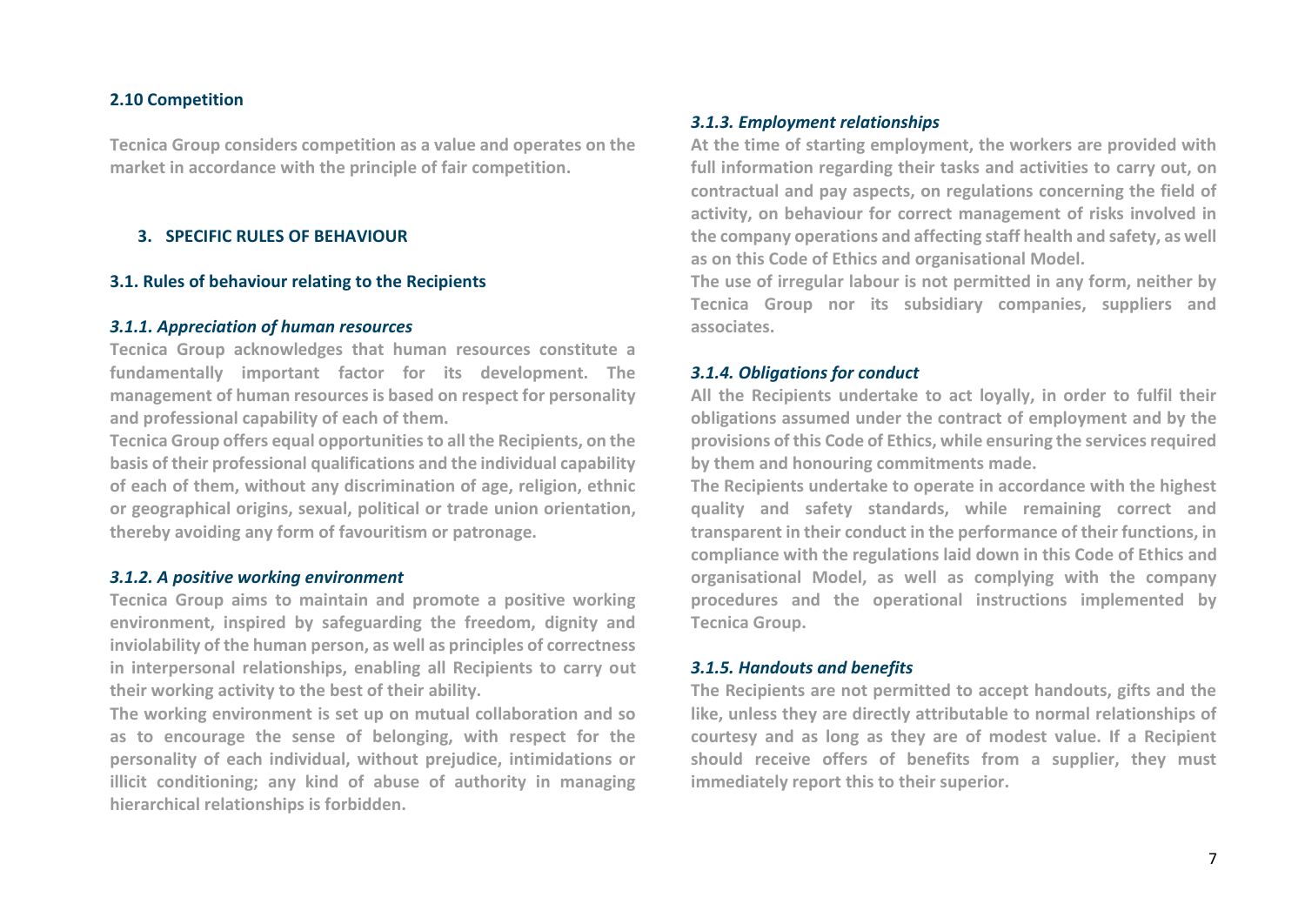# *3.1.6. Handling of information*

**In compliance with legal requirements, every Recipient guarantees the confidentiality of the information in their possession, also after any termination or exclusion, in accordance with the regulations in force regarding privacy and security of data.** 

**The Recipients are not permitted to use confidential information for purposes unconnected with the performance of their professional activity.** 

**In particular, the information, data and knowledge acquired, processed and managed by the Recipients in performing their activities must remain strictly confidential and suitably protected and may not be used, passed on or disclosed, either internally or externally to Tecnica Group, unless in accordance with the regulations in force and with company procedures.**

**Purely by way of non-exhaustive example, the following are considered confidential information: work designs, including commercial, industrial and strategic plans, the information regarding know-how and the technological processes, the financial operations, the operational strategies, the marketing and investment strategies, the operating results, the employees personal data and the lists of clients, suppliers and associates.**

**Furthermore, in accordance with the legislation for protection of privacy, the Recipients must undertake to protect information generated or acquired and avoid making use of it for any improper or unauthorised purposes.**

#### *3.1.7. Non-compete obligation*

**Tecnica Group acknowledges and observes the right of the Recipients to participate in business affairs outside those carried out in the interests of Tecnica Group, as long as it involves activities permitted by law and compatible with their obligations held towards Tecnica Group. In any case, the Recipients are obliged not to carry**  **out any activity that may prove, even if only potentially, to be in competition or in conflict of interest with Tecnica Group.**

## **3.2. Rules of behaviour relating to the Suppliers**

**The relationships with the Suppliers, including those of financial and consultancy nature, are subject to the principles set out in this Code of Ethics and undergo constant, careful monitoring by Tecnica Group. Tecnica Group works exclusively with Suppliers who operate in compliance with the regulations in force and with the rules set out in this Code of Ethics and in the the supplier's Code of Conduct, knowledge and observance of which constitutes an express contractual obligation by the Suppliers.**

**Choice of the Suppliers and determining the conditions for purchasing are based on formal procedures and on an objective assessment of the quality and price of the product and the services on offer, as well as the ability to supply and guarantee punctually services and products of a standard meeting the requirements of Tecnica Group, including considerations of certification and fitness for purpose, both general and specific, in relation to the expected use.** 

**Where contracts by tender, works contracts or supply contracts are concerned, the technical and professional qualification of the third party is verified, thereby giving rise to the specific legal obligations regarding safety and hygiene at work and regarding contributions and taxation.**

#### **3.3. Rules of behaviour relating to the Customers**

**In its relationships with Customers, Tecnica Group ensures correctness and clarity in commercial negotiations and in entering into contractual obligations, as well as correct and diligent fulfilment**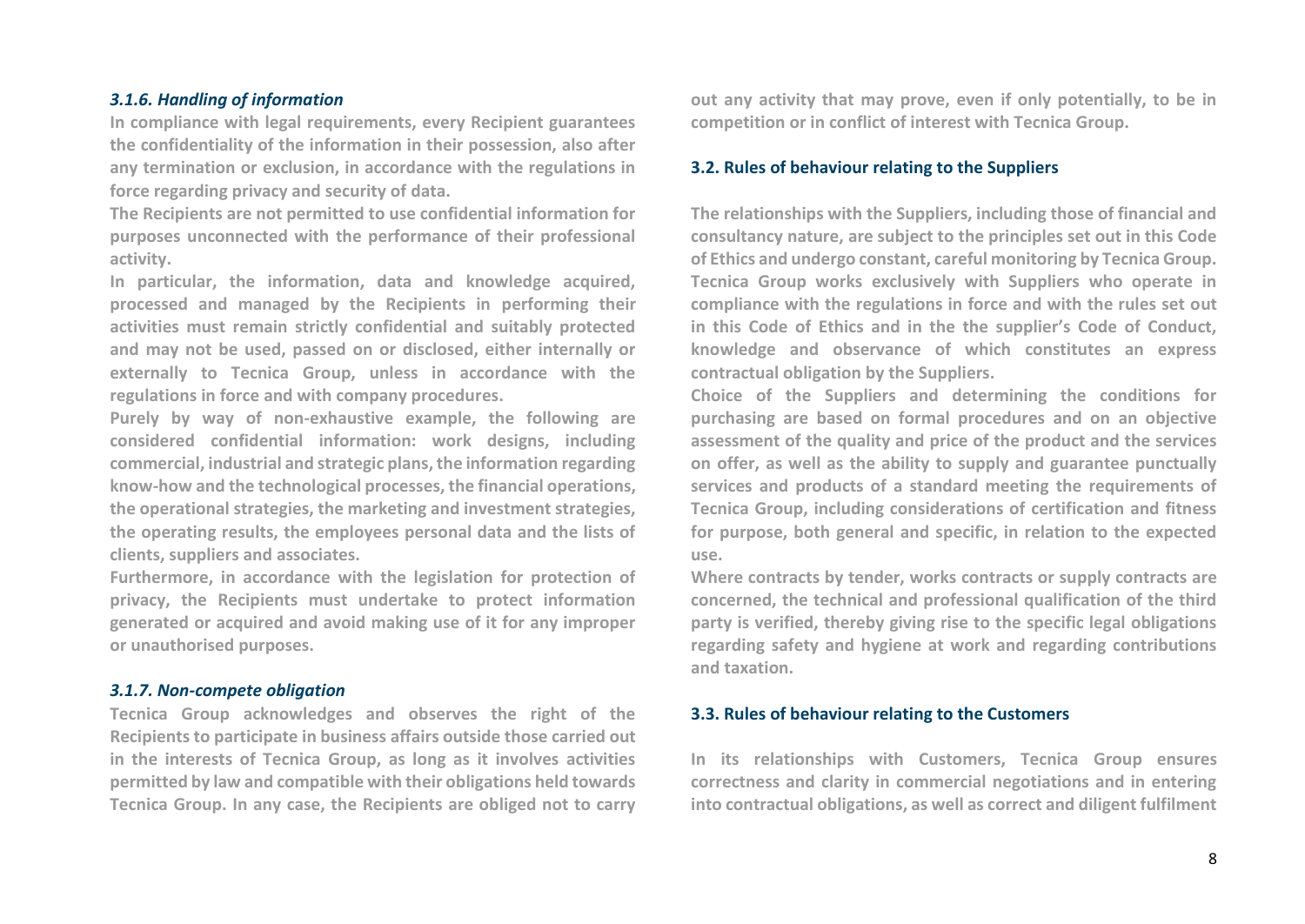**of contracts, ensuring that the products and services supplied show all the features and qualities that were promised and declared to customers.**

**In conducting business with the Customers, the Recipients of the Code of Ethics will have to apply conditions suited to each type of Customer and establish homogeneous treatment for those Customers who are in the same conditions and with due observance of the protocols and procedures in force.** 

#### **3.4. Rules of behaviour relating to the Consumers**

**Tecnica Group directs its activity towards the satisfaction and safeguarding of its Consumers and pays attention to the requirements that may help to improve the quality of the products or services they provide.** 

**Tecnica Group undertakes to observe the right of the Consumers not to receive products that are harmful to their health and physical integrity and to have full information at their disposal concerning the products on offer.**

**The quality and safety of the products is constantly supervised, optimized and subject to continuous innovation, by means of significant investments in Research and Development and continuous improvement of the industrial system.** 

# **3.5. Rules of behaviour in relationships with the Public Administration**

# *3.5.1. Legality, correctness and transparency in the relationship with the Public Administration*

**In its relationship with the Public Administration, Tecnica Group adopts a profile based on the utmost transparency and correctness, as well as respect for legality.** 

**For this purpose, Tecnica Group will avoid assigning the duty of** 

**handling the various relationships with the Public Administration to a single subject, assuming that a plurality of interlocutors and functions may make it possible to minimise the risk of interpersonal relationships that are inconsistent with the wishes of Tecnica Group.** 

#### *3.5.2. Handouts and benefits*

**Tecnica Group condemns any behaviour, perpetrated by anyone, consisting of promising or offering, either directly or indirectly, handouts or benefits (money, objects, discounts, services, assistance, favours or other expediencies) to public Officials and/or representatives of Public Services or their relatives, which might lead to an undue or illicit interest and/or advantage.** 

**Handouts or acts of courtesy and hospitality towards representatives of the Public Administration are not permitted.**

#### *3.5.3. Financing, contributions and subsidies*

**All applications for grants, contributions, financing or deductions in relation to public bodies, either national or of the EU, are made in accordance with the applicable regulations and, in particular, with the principle of separation of tasks, of records and of accurate documentation.**

**For this purpose, entering into an undertaking with Public Administration agencies and public Institutions is exclusively reserved to the appointed and authorised functions, which will perform their duties in accordance with legislation, the principles of this Code of Ethics and the protocols of the organisational Model.**

#### **3.6. Other interlocutors**

**Besides the interlocutors already considered, Tecnica Group has relations with other subjects or authorities, for which it has established the following modes of behaviour.**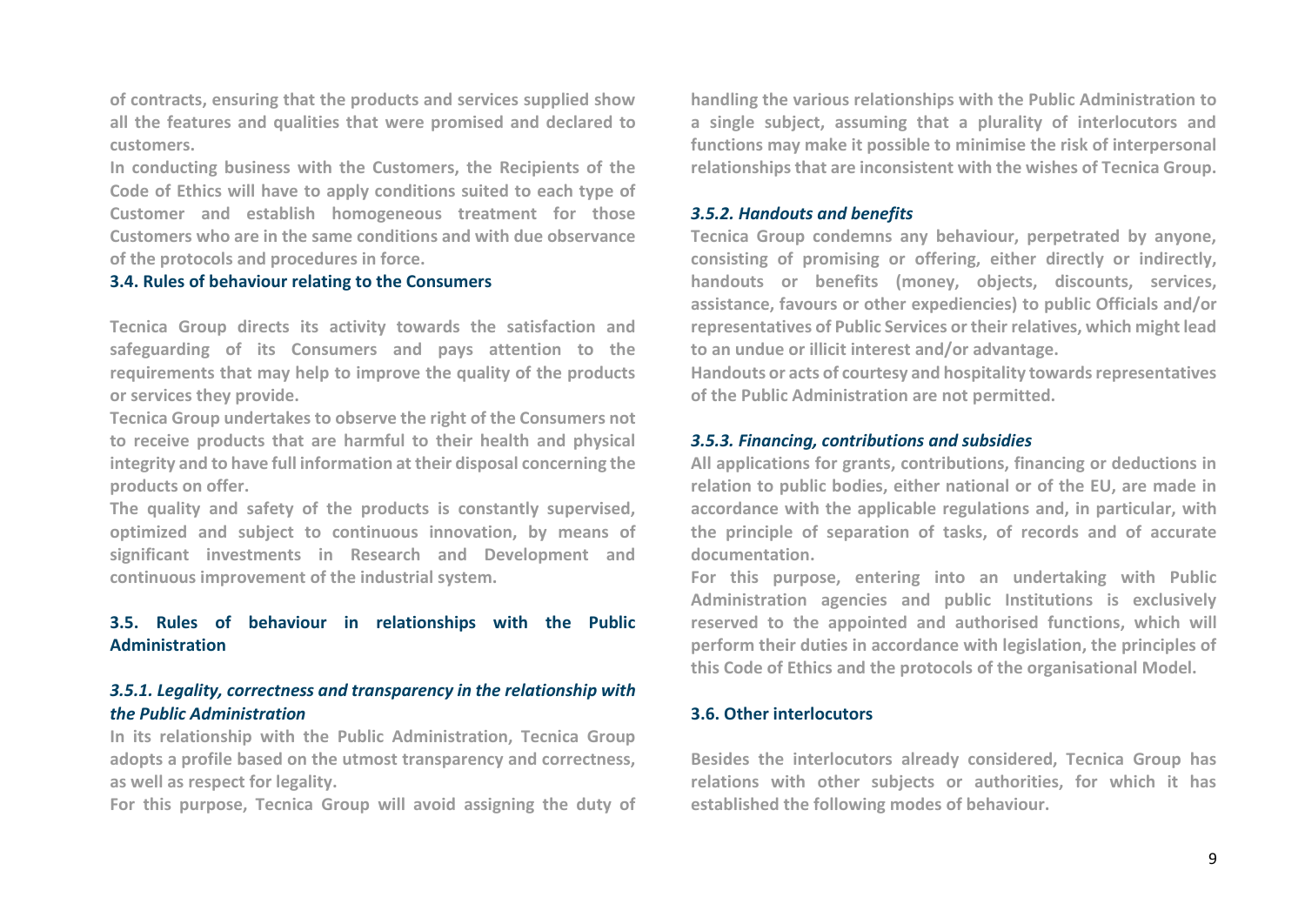# *3.6.1. Market and competition*

**Tecnica Group is in favour of ensuring the maximum competitiveness in the market and, therefore, develops its commercial policy in full compliance with all legislation and regulations in force pro-tempore regarding competition.**

**Tecnica Group believes in free and fair competition and acts in order to achieve competitive results which reward ability, experience and efficiency.**

**Any action aimed at altering the conditions of fair competition is contrary to the company policy of Tecnica Group and is forbidden for any subject who is acting for it.**

**Tecnica Group takes all the precautions required to combat phenomena of money-laundering, receiving and use of money, assets or proceeds of illicit origin. The Recipients are in any case obliged to observe and apply the anti-money-laundering legislation, both of Italy and of the European Union, and report to the competent Authority any situation that might constitute an offence of this nature.**

#### *3.6.2. Political and trade union organisations*

**Any relationships with the political and trade union organisations are reserved for the company functions that are authorised to set up and manage such relationships on the basis of company duties assigned and the provisions of the procedures in force pro-tempore.**

#### *3.6.3. Information bodies*

**Information regarding Tecnica Group that is directed towards the mass-media, may only be disclosed by the company functions delegated to do so, in accordance with the protocols and procedures in force. The Recipients, should they be asked for information or interviews, must disclose this to the function responsible for it and** 

**obtain an appropriate advance authorisation. In any case, communication externally of data or information must be truthful, transparent and such as to reflect the image and the strategies adopted by Tecnica Group.**

## **3.7. Health and safety in the workplace**

**Tecnica Group ensures that the Recipients, and in particular their employees and associates, may carry out their own activities in working environments that are fit to safeguard their health, safety and physical and mental integrity, in compliance with the legislation and regulations in force.** 

**It promotes responsible, safe behaviour and implements all the safety measures required by technological evolution aimed at ensuring a safe and healthy working environment, for the specific purpose of preventing and averting the offences of manslaughter and serious or very serious negligent bodily injuries, committed in breach of regulations for the prevention of accidents and for safeguarding hygiene and health in the workplace.**

**Tecnica Group undertakes to widen and consolidate a culture of safety among all the Recipients and develop awareness of the risks, as well as promoting responsible, safe behaviour by everyone.**

**In particular, Tecnica Group ensures an adequate programme of training and information for its employees, to promote responsibility and awareness regarding Health and Safety.**

**Approval is given for the prohibition, under the responsibility of the Recipients, on behaving in such a manner that may lead, directly or indirectly, to the types of offences committed in breach of the Regulations for Prevention of Accidents and for Safeguarding Hygiene and Health in the workplace.**

**The Recipients of this Code of Ethics and in particular the Employer and any of their delegates and sub-delegates, the Management, the**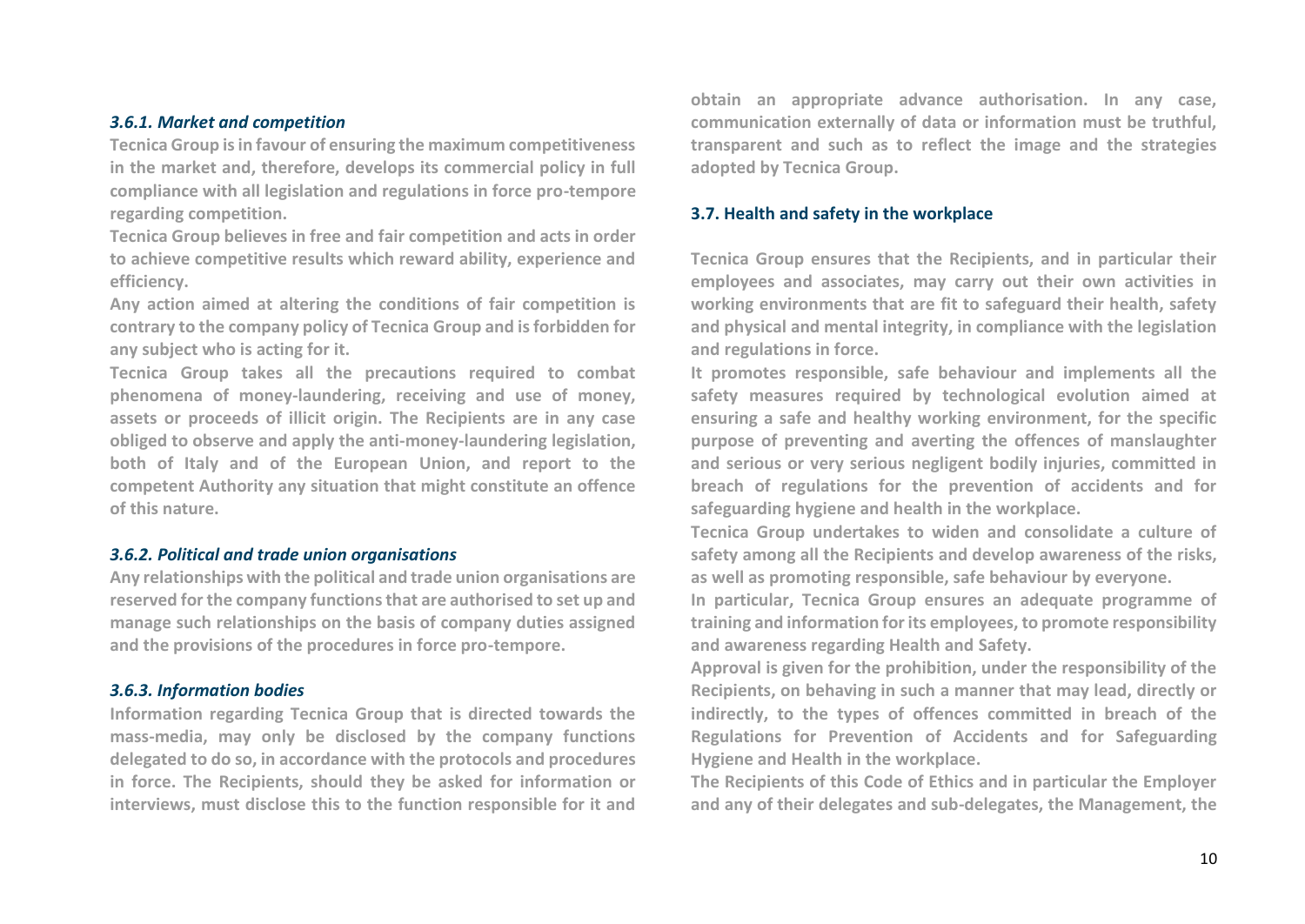**Manager of the Prevention and Protection Service, the Persons in Charge, the Workers, the official Doctor and the workers' safety Representatives, contribute to the process of risk prevention and safeguard of health and safety with regard to themselves, their colleagues and third parties, notwithstanding individual obligations and liabilities under the legislative provisions applicable in this regard.** 

**The Recipients must observe the provisions and the instructions issued for the purposes of collective and individual protection. They must make proper use of the machinery, the means of transport and the other work equipment, as well as the safety devices in an appropriate manner. They must report any faults in equipment, devices and machinery, as well as any other conditions of danger that may come to their notice, making direct use, in cases of urgency, within their.**

## **3.8 Environmental protection**

**The environment is a prime asset of the community, which Tecnica Group wishes to help to safeguard. For this purpose it plans its activities while trying to balance economic demands with those of the environment and observes the applicable legal and regulatory requirements, providing the utmost cooperation with the public Authorities responsible for inspecting, monitoring and protecting the environment.** 

**The Recipients of this Code of Ethics, while carrying out their company activities, contribute fully to protecting the environment. In particular, they will pay the utmost attention to ensure that the relevant regulations in force are observed and that illicit discharges, emissions, immissions and spills are avoided. The management of company waste is handled in compliance with the provisions in force.**

# **3.9. Rules of behaviour for safeguarding industry, commerce and copyrights**

**The trademarks of Tecnica Group are the identity of the business. Support for the trademarks will be pursued through the coherence of the products and the quality of the communication, amongst other things.** 

**Tecnica Group undertakes to ensure compliance with the regulations regarding safeguarding the correctness of commercial exchanges and, as an essential principle, adopts observance of the ban, imposed by legislation, on commercialisation of products which, in terms of origin, source, quality or quantity, are different from those stated or agreed on.**

**Tecnica Group also undertakes to ensure compliance with regulations regarding safeguarding trademarks, patents, copyrights, industrial designs and other distinctive signs, as well as compliance with the regulations in force regarding copyrights.**

**The logos and marks of recognition belonging to Tecnica Group (above all, the headed paper) must be used properly and consistently with the requirements and the interests of Tecnica Group.**

# **3.10. Rules of behaviour relating to data processing and the use of IT tools**

## *3.10.1. Processing of data and information*

**Tecnica Group guarantees the utmost confidentiality in personal data processing, in compliance with the provisions of the regulations in force regarding protection of personal data; specific security measures are observed for this purpose, to prevent loss of data, illicit use or use without permission and unauthorised access.**

**Personal data processing may be done using manual, IT or telematic**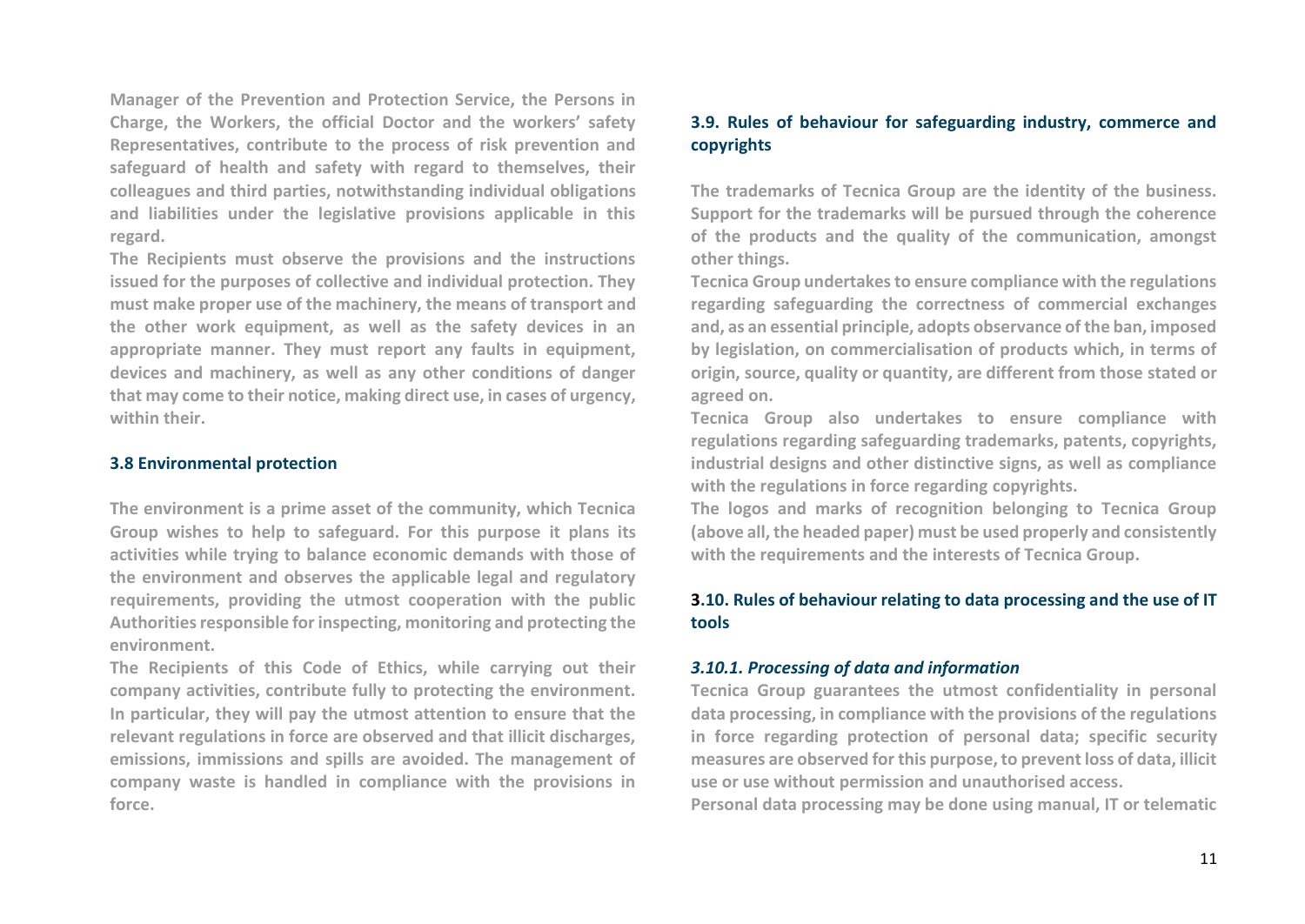**tools, with logic strictly correlated to the purposes for which the data has been collected and, in any case, sufficient to guarantee the security and confidentiality of the data being processed.** 

**The acquisition and processing, as well as storage, of the sensitive information and data of the staff or of other interlocutors is carried out in accordance with the regulations in force and the procedures set down.** 

**In particular, every operator is required to:**

- **collect data only if expressly authorised to do so;**
- **take the utmost care in collecting personal data and in storing it and ascertain that the subject involved has given prior consent;**
- **refrain from communicating or disclosing the personal data in any way whatsoever to unauthorised third parties.**

**Tecnica Group always puts security in first place when choosing, defining and using its procedures, including IT, which are intended for personal data and confidential information processing, in order to safeguard the rights and fundamental freedoms and the dignity of the persons involved.**

# *3.10.2. Correct use of IT and telecommunications resources*

**The telephone systems and those for access to the electronic mail, Internet and Intranet belong to the Company. The purpose of these systems is to improve the performance and working activity. Every operator must therefore bear in mind that:** 

- **the use of the electronic mail and of Internet in the Company must be for legitimate professional purposes; the use of the telephone may also be for private calls, when authorised.**
- **all of the information entered into the IT system is the property of the Company;**
- **it is the responsibility of each individual operator to keep all passwords and identification codes secret, to prevent**

**unauthorised access to the data and the company information;** 

- **the company computers must be used only with software programmes that have been purchased by the Company for the purpose of conducting its own activity;**
- **reproduction or duplication of software programmes is absolutely forbidden: any operator who duplicates software material, intentionally or unintentionally, places the Company and themselves at risk of serious penalties;**
- **it is likewise forbidden to keep or disclose without permission codes for access to IT or telematic systems, or to install devices intended to intercept, interfere with or interrupt IT or telematic communications.**

**Every operator is likewise required to:** 

- **scrupulously apply what is laid down by the company security policies, in order not to compromise the functioning and protection of the IT systems;**
- **refrain from sending threatening or offensive messages by electronic mail, from using bad language in both written and spoken communications, from making inappropriate comments that may cause offence to persons and/or harm to the company image;**
- **refrain from sending messages by electronic mail that may place obligations on the Company towards third parties without having the right to do so;**
- **take the utmost care when keeping mobile devices assigned to them or at their disposal and not give them to third parties.**

**All of the data and information stored in the company IT and telematic systems, including electronic mail messages, remain the property of Tecnica Group and are to be used exclusively for carrying out company activities, in accordance with the methods and restrictions stated by the said company.**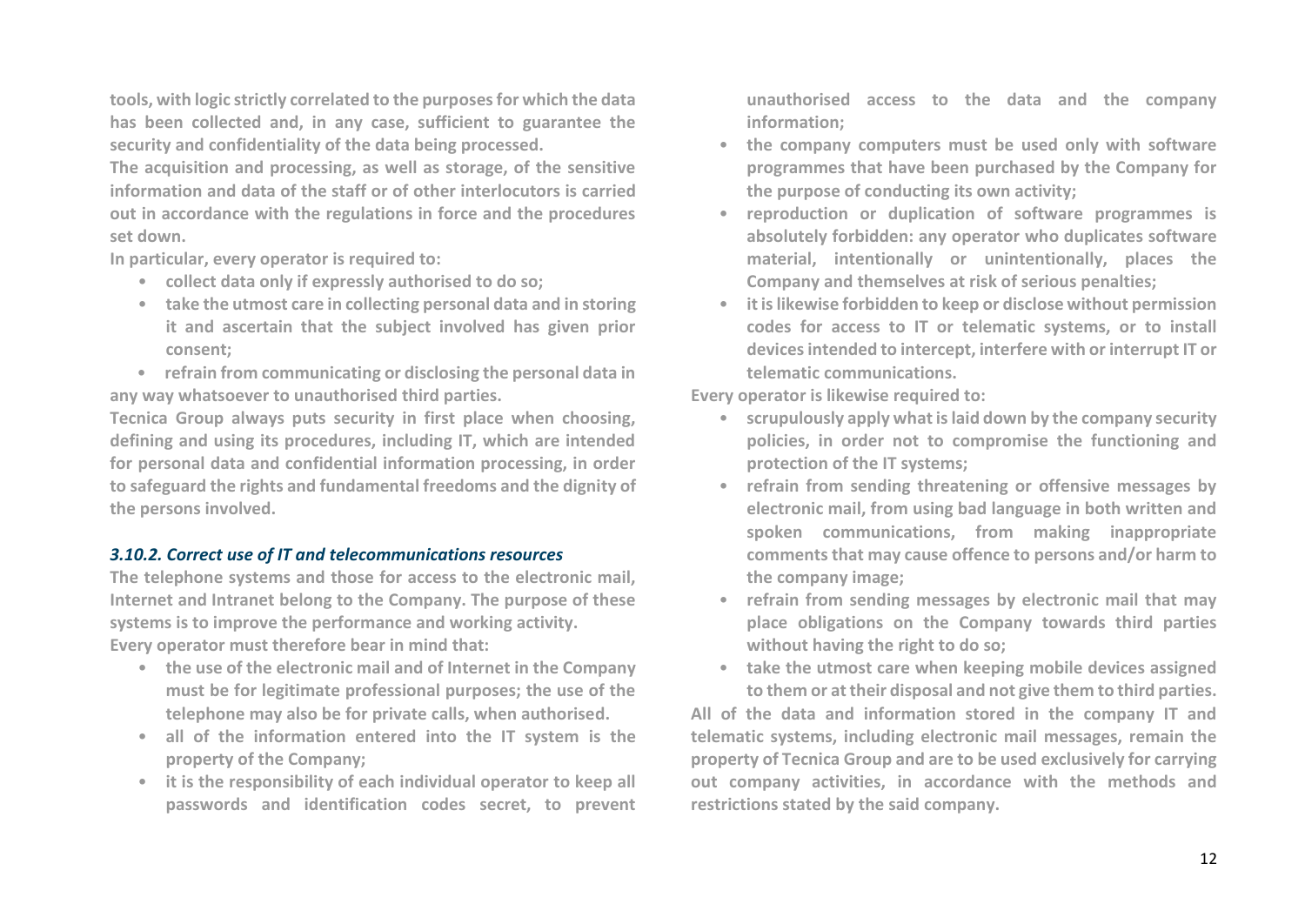# **3.11. Rules of behaviour regarding Financial Statements, Ledgers and Company Records**

# *3.11.1. Ledgers and Company Records*

**Tecnica Group condemns any behaviour whatsoever tending to alter the accuracy and truthfulness of the data and information contained in the financial statements, in the reports or in the other company communications required by law and addressed to the shareholders, to third parties and to the subjects who carry out the audits.**

**All the subjects required to prepare the aforesaid documents must verify, with due diligence, the accuracy of the data and of the information that will be received for drafting the above-mentioned documents.**

**The organs entrusted with drafting the financial statements and company communications must carry out their activity in accordance with the procedures laid down by the organisational Model, basing their own work on the principles of correctness and good faith.**

**It is forbidden to adopt any behaviour intended to bring about damage to the integrity of the company assets.**

# *3.11.2. Transparency in accounting*

**The concept of transparency in accounting records applies to every employee and to the management, whatever area of the company they operate in. Accounting transparency is based on the truth, accuracy and completeness of the information that the relevant accounting records are based on.**

**Therefore, everyone is expected to collaborate, so that the facts of management are correctly and promptly represented in the accounting.**

**Adequate documentation for every transaction is kept on record in support of the activity performed, in order to enable:**

- **the straightforward recording of accounts;**
- **the identification of the various levels of responsibility;**
- **the accurate reconstruction of the transaction.**

**Each recorded item must exactly reflect what is shown in the supporting documentation.**

**It is the task of every employee to ensure that the documentation is easily traceable and kept in order in accordance with logical criteria.**

# *3.11.3. Corruption among private individuals*

**In full observance of the aforementioned principles, Tecnica Group undertakes to prevent and oppose any form of** *mala gestio* **(poor management) associated with a phenomenon of divergence from the good performance of the company.**

**For this reason, Tecnica Group condemns any behaviour whatsoever tending to alter the correctness and transparency of commercial relationships between companies and, in particular, forbids the Recipients to give or promise money or any other benefit to management, managing directors, directors appointed to draft accounting documents, shareholders, the Auditors and the liquidators of other companies to induce them to commit or omit acts in breach of their obligations arising from their positions or their obligations of loyalty, in order to gain advantage for Tecnica Group.** 

# *3.11.4. Correctness of operations*

**All the operations and transactions, understood in the widest sense of the term, must be authorised and recorded in accordance with the principles of correctness, honesty and impartiality. The Recipients of Tecnica Group are required to operate with due diligence, in order to guarantee that the activities they carry out are supported by the authorising procedures and by documentary and/or computerised evidence.**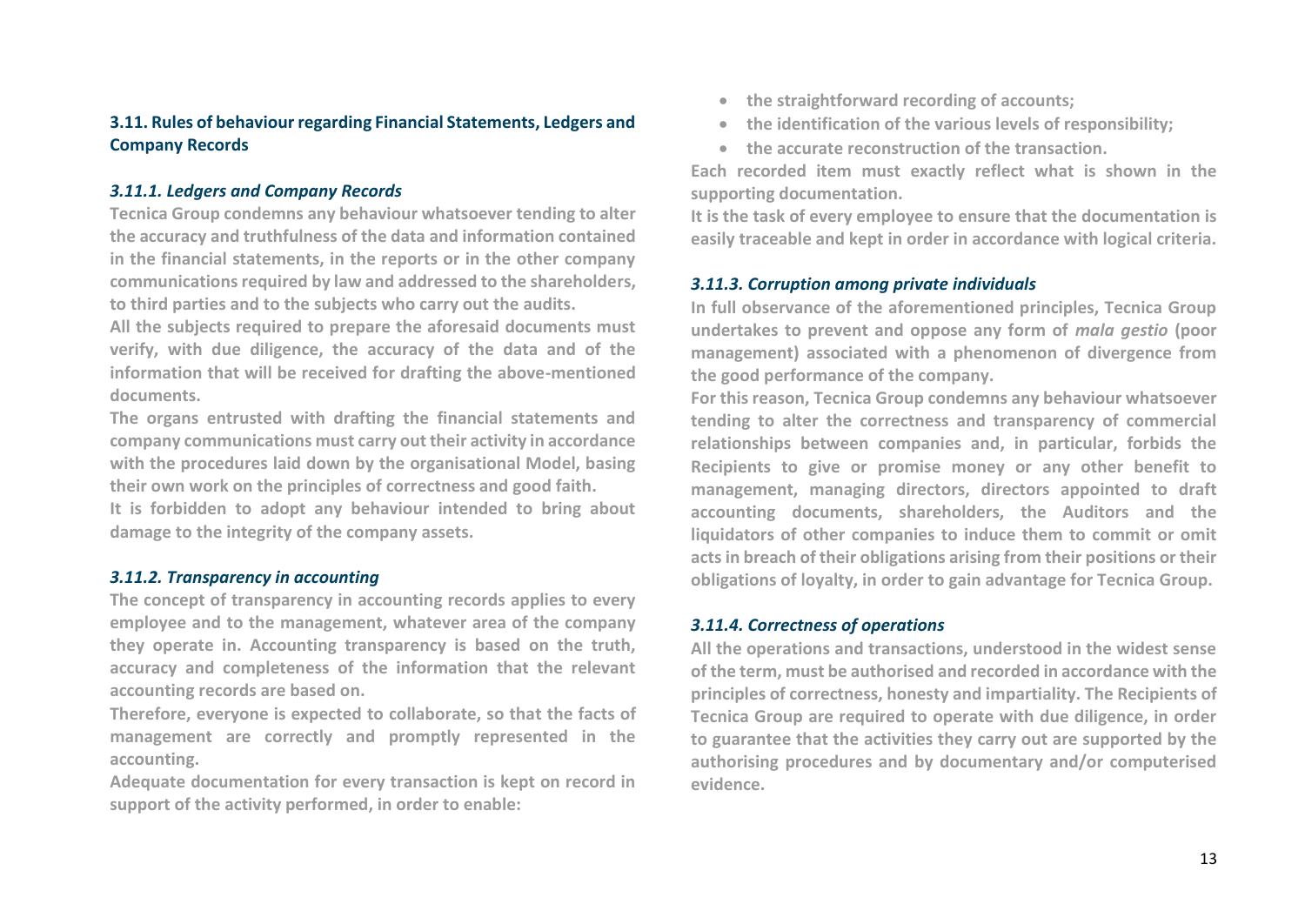## **3.12 Rules of behaviour regarding money -laundering**

**Tecnica Group attributes absolute importance to the principles of democratic order and freedom of political choice. For this reason it condemns the use of its resources for the financing and commission of any activity whatsoever intending to achieve aims of terrorism or of subversion of democratic order.**

**Tecnica Group opposes any behaviour whatsoever that may constitute or be associated with transnational crime related to conspiracy, of kinds including mafia, money -laundering, receiving and use of money, assets or proceeds of illicit origin.** 

**In particular, Tecnica Group undertakes to inspect the regularity of payments to third parties, by means of verifying the compatibility between the subject who is the recipient of the order and the subject who receives the relevant sums, and to verify that all the necessary information has been requested and obtained with reference to the commercial/professional credibility of suppliers, consultants and partners.**

# **3.13 Rules of behaviour regarding offences against the individual personality**

**Tecnica Group considers as a primary value the safeguarding of the integrity of the person, of freedom and of individual personality. Therefore, under the regulations in force, it undertakes to implement the measures for monitoring and supervising that are most appropriate for preventing any possible behaviour intended to commit offences against the person and it makes use exclusively of suppliers who implement the same measures and behaviour.**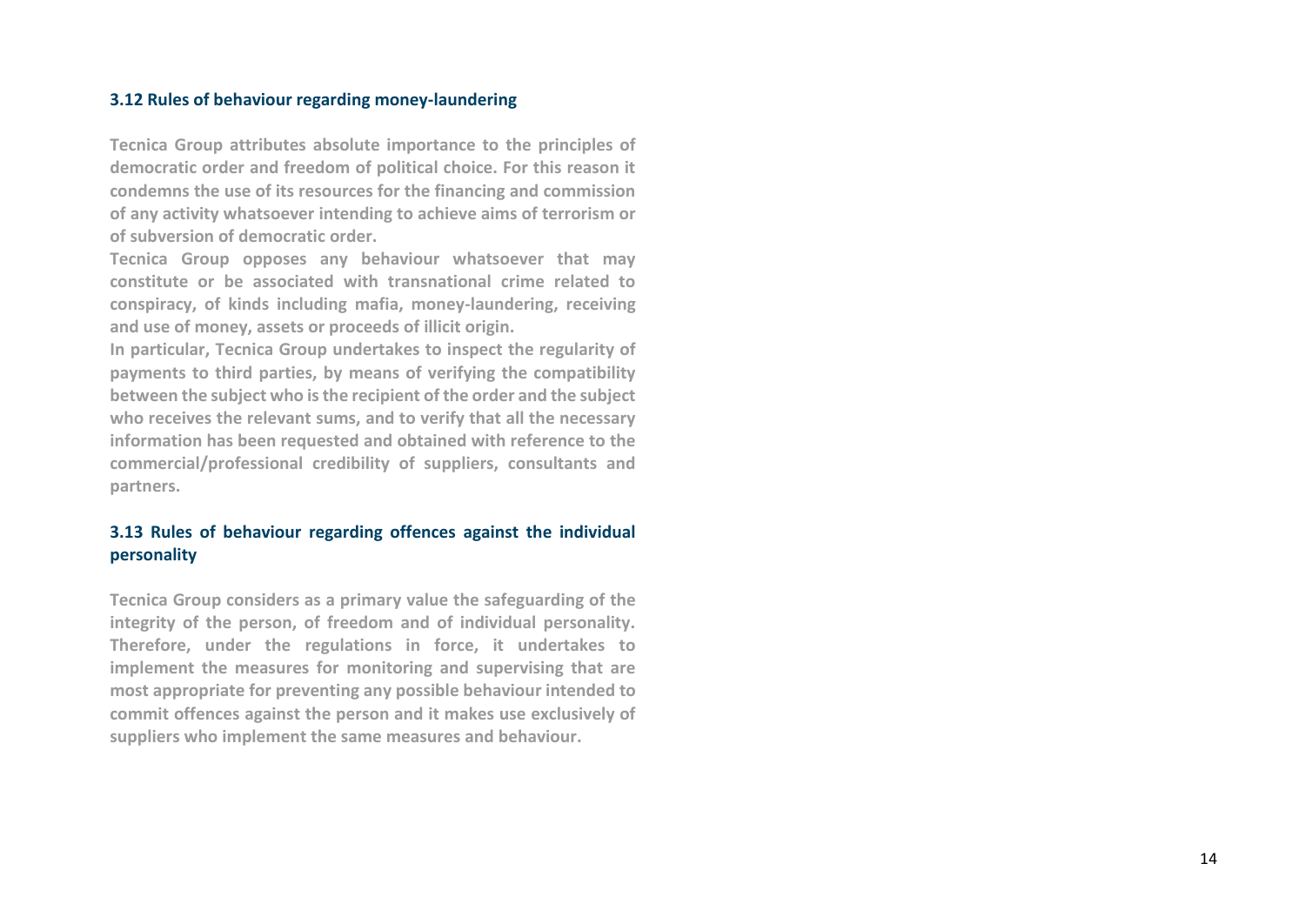# **4. METHODS OF APPLICATION, MONITORING AND PENALTIES**

## **4.1. Communication and training**

**The Code of Ethics is brought to the attention of the Recipients, both internally and externally to Tecnica Group, by means of appropriate activities for communication.**

**Within the company, sufficient awareness and understanding of the Code of Ethics on the part of the entire staff is ensured by means of programmes for information and training, set up in accordance with the rules established by the Model of organisation, management and control.**

**It is part of the responsibility of every employee to refer to their own direct superior for any clarification of the interpretation or application of the rules of behaviour contained in the Code of Ethics.**

# **4.2. Application and monitoring**

**In accordance with the regulations in force and from the point of view of planning the management of company activities directed towards efficiency, correctness, transparency and quality, Tecnical Group implements appropriate organisational and management measures for preventing illicit behaviour or, in any case, behaviour contrary to the rules of this Code of Ethics by any subject whatsoever who is acting on its behalf.**

**On account of the structure of its activities and its internal organisation, Tecnica Group is able to implement a system of delegation of powers and functions, providing for the assignation of specific duties to people equipped with the appropriate capabilities and skills.**

**Tecnica Group adopts and implements the Model of organisation, management and control that lays down suitable measures to**  **guarantee the performance of its activities in observance of the law and the rules of behaviour in this Code of Ethics and to uncover and eliminate promptly any situations of risk.**

**The body responsible for supervising the application of the Code of Ethics and the Model is the Supervisory Body, which:**

- **verifies the dissemination of the Code of Ethics and its principles among all the Recipients;**
- **is to be informed by the internal organs of every breach detected and may also effect independent inspection;**
- **shall give its opinion and draft proposals concerning amendments to the Code of Ethics as necessary.**

## **4.3. Reporting breaches (Whistleblowing)**

**In order to help uncover all the examples of non-compliance with legislation or regulations, policies, standards, company procedures or other breaches of the Code of Ethics or of the Model, Tecnica Group places suitable communications channels at the disposal of the Recipient subjects to guarantee the reception and management, as a safeguard of the integrity of the body, of reports of circumstances of significant illicit conduct under Italian Legislative Decree No. 231/01, based on precise, coherent factual elements or of breaches of the Model of organisation and management which have come to their notice on account of the functions carried out, with observance of the anonymity of the subject making the report (Whistleblowing system).**

**The Whistleblowing system is the instrument by means of which safeguards are granted to whoever makes a report in good faith to the Supervisory Body regarding illicit or fraudulent behaviour relating to employees, members of company organs, group companies and third parties (customers, suppliers, consultants, associates).**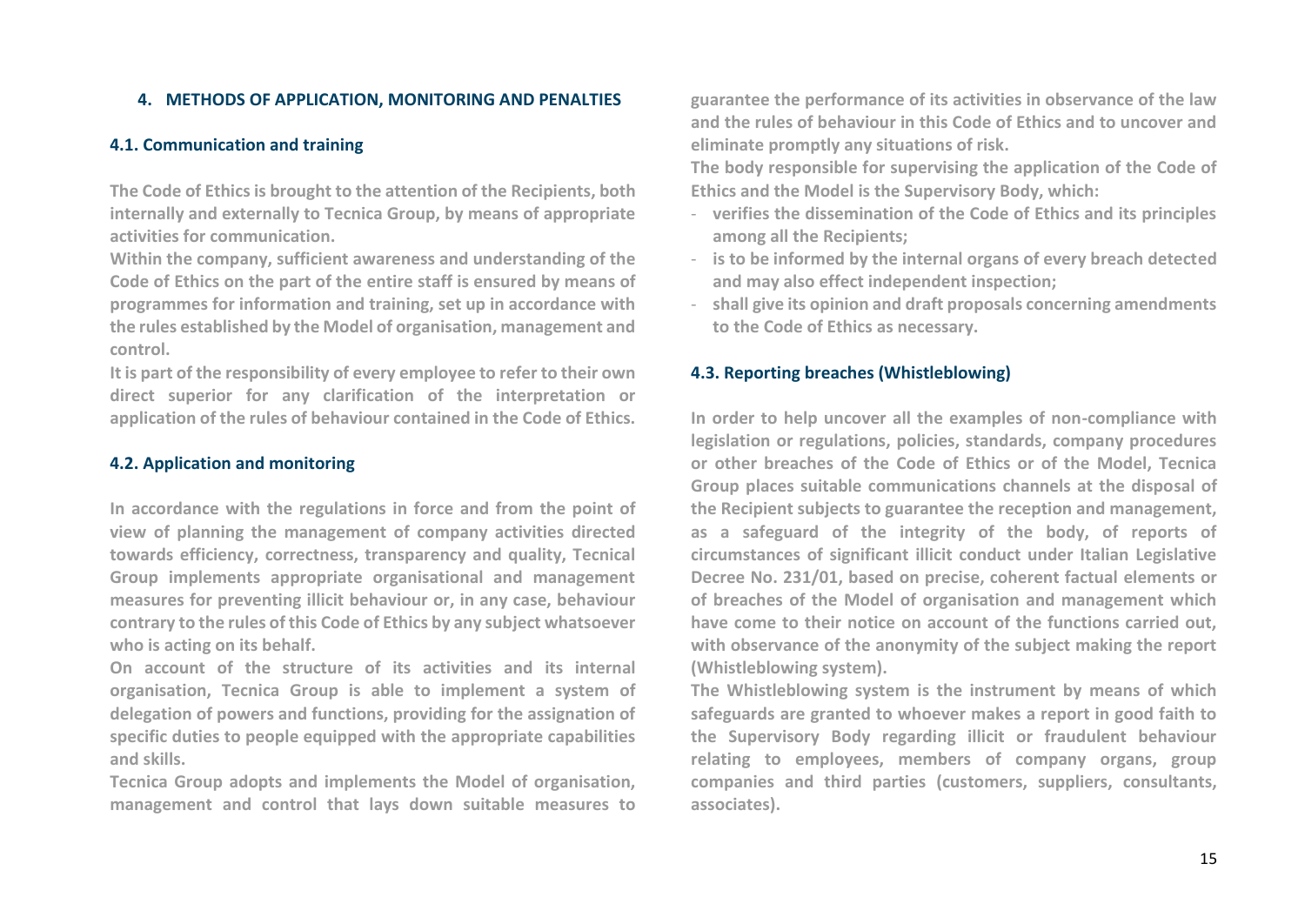**Tecnica Group guarantees the confidentiality of the whistleblower, thereby excluding any theoretical risk of reprisals and/or discrimination against whoever makes the report.**

**The report may also be anonymous. The reports must be sufficiently supported with details and capable of being checked.**

**In observance of the aforesaid principles and the legal obligations and for the purposes of enabling reports to the Supervisory Body by subjects who become aware of breaches, including potential ones, Tecnica Group has set up the following special communication channels:**

- **• email address odv.tecnicagroup@gmail.com**
- **• ordinary or internal mail addressed to the Supervisory Body c/o the Company**

**This is without prejudice to the penal and disciplinary responsibility of the whistleblower in the event of libel or defamation under the provisions of the legislation in force.**

**It constitutes breach of the Code of Ethics to intentionally or by serious negligence make a report that proves to be unfounded.**

**All the Recipients of the Code of Ethics are obliged to:**

- **refrain from behaving contrary to the rules contained in the Code of Ethics;**
- **refer to their own superiors, company contact persons and to the Supervisory Body for any clarification of the methods of their application;**
- **pass on sufficient information to any third party they come into contact with, during their working activity, concerning the existence of the Code of Ethics and the undertakings and obligations imposed by it on external subjects;**
- **require observance of the obligations directly regarding their activity;**
- **introduce the appropriate internal initiatives and, if they are responsible for it, also the external ones, if third parties don't fulfil**

**the obligation to comply with the rules of the Code of Ethics;**

- **cooperate with the structures appointed to verify any possible breaches;**
- **report as soon as possible to the Supervisory Body a case of commission or attempted commission of an offence covered by Italian Legislative Decree No. 231/2001, or the breach or avoidance of the Model or Code of Ethics;**
- **maintain the confidentiality of anyone who makes a report of illicit conduct or breaches of the Code of Ethics which are subject to disciplinary penalties;**
- **refrain from committing acts of reprisals or discrimination against the whistleblowers.**

# **4.4. Penalties**

**Breach of the provisions and obligations laid down by the Code of Ethics constitutes a disciplinary offence.**